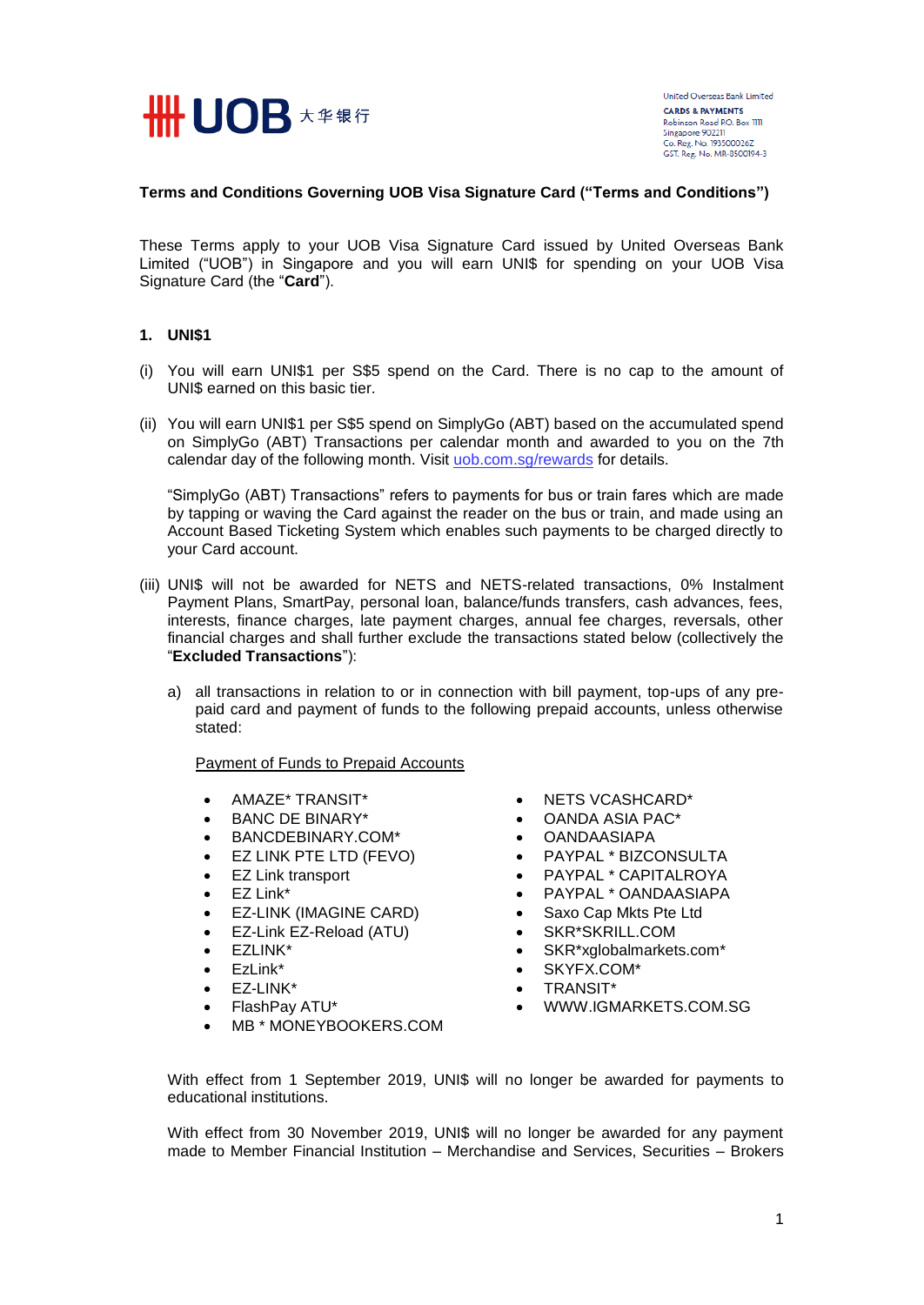

and Dealers, Stored Value Card Purchase/Load, Betting/Track/Casino/Lotto and Political Organisations, as well as all transactions made at SPC.

With effect from 16 March 2020, UNI\$ will no longer be awarded for selected transactions such as insurance payments, Grab mobile wallet top-ups, wire transfers, payments to Non-Financial Institutions (such as crypto-currencies etc), quasi-cash and more. For the avoidance of doubt, all other Grab transactions will continue to be eligible for awarding of UNI\$.

With effect from 1 February 2021, UNI\$ will no longer be awarded for Transactions involving payments to hospitals, automobile parking lots and garages.

With effect from 1 March 2022, UNI\$ will no longer be awarded for transactions with transaction descriptions "TRANSIT\*" and "AMAZE\* TRANSIT\*".

| <b>Merchant</b><br><b>Description</b> | <b>Description</b>                                                                                                  |
|---------------------------------------|---------------------------------------------------------------------------------------------------------------------|
| Code (MCC)                            |                                                                                                                     |
| 4829                                  | Wire Transfer/Remittance                                                                                            |
| 5199                                  | Nondurable Good                                                                                                     |
| 5960                                  | Direct Marketing - Insurance Services                                                                               |
| 6012                                  | Member Financial Institution-Merchandise and Services                                                               |
| 6050                                  | Quasi Cash-Financial Institutions, Merchandise and Services                                                         |
| 6051                                  | Quasi Cash-Merchant (Non-Financial Institutions - Foreign                                                           |
|                                       | Currency, Non-Fiat Currency, Cryptocurrency)                                                                        |
| 6211                                  | Securities-Brokers and Dealers                                                                                      |
| 6300                                  | Insurance Sales/Underwrite                                                                                          |
| 6513                                  | Real Estate Agents & Managers - Rentals                                                                             |
| 6529                                  | Quasi Cash-Remote Stored Value Load-Financial Institute<br>Rentals                                                  |
| 6530                                  | Quasi Cash-Remote Stored Value Load-Merchant Rentals                                                                |
| 6534                                  | Quasi Cash-Remote Money Transfers                                                                                   |
| 6540                                  | Stored Value Card Purchase/Load                                                                                     |
| 7349                                  | Clean/Maint/Janitorial Serv aka Property Management                                                                 |
| 7511                                  | Quasi Cash - Truck Stop Trxns                                                                                       |
| 7523                                  | Automobile Parking Lots and Garages (wef 1 Feb 2021)                                                                |
| 7995                                  | Gambling - Betting, including Lottery Tickets, Casino Gaming<br>Chips, Off-Track Betting, and Wagers at Race Tracks |
| 8062                                  | Hospitals (wef 1 Feb 2021)                                                                                          |
| 8211                                  | Schools, Elementary and Secondary                                                                                   |
| 8220                                  | Colleges, Universities, Professional Schools and Junior<br>Colleges                                                 |
| 8241                                  | Schools, Correspondence                                                                                             |
| 8244                                  | Schools, Business and Secretarial                                                                                   |
| 8249                                  | Schools, Trade and Vocational                                                                                       |
| 8299                                  | Schools and Educational Services-Not Elsewhere Classified                                                           |
| 8398                                  | Organizations, Charitable and Social Service                                                                        |
| 8661                                  | Organizations, Religious                                                                                            |
| 8651                                  | Organisations, Political                                                                                            |
| 9211                                  | Court Costs including Alimony and Child Support                                                                     |
| 9222                                  | Fines                                                                                                               |

b) all transactions which are classified under the following Merchant Category Codes: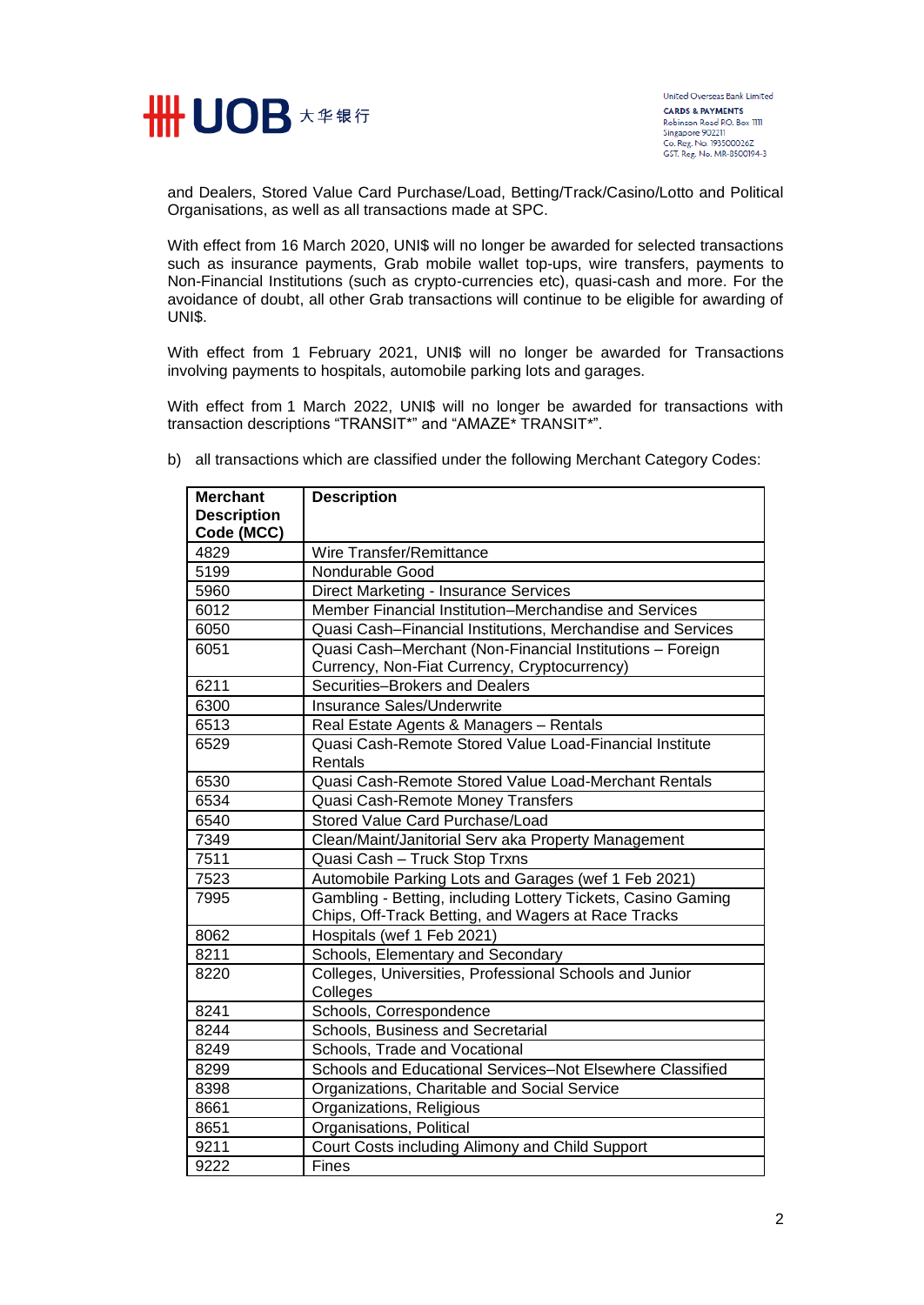

United Overseas Bank Limited **CARDS & PAYMENTS** Robinson Road P.O. Box IIII<br>Singapore 902211 Singapore 2011<br>Co. Reg. No. 193500026Z<br>GST. Reg. No. MR-8500194-3

| 9223 | <b>Bail and Bond Payments</b>                |
|------|----------------------------------------------|
| 9311 | Tax Payment                                  |
| 9402 | Postal Services-Government Only              |
| 9405 | Intra-Government Purchases-Government Only   |
| 9399 | Government Services—not elsewhere classified |

- c) all transactions or payments made at, via or to AXS;
- d) any transactions at UOB\$ merchants where UOB\$ cashback are issued;
- e) all transactions or payments made to SPC Service Stations and Shell Service Stations; and
- f) Any other transactions that UOB may exclude from time to time without prior notice to you.

# **2. UNI\$10 on Overseas Spend, Petrol Spend and Contactless Transactions**

#### (i) **Overseas Spend**

You will earn UNI\$10 per S\$5 spend overseas or online in foreign currencies (including card-not-present transactions in foreign currencies like e-commerce/mail/phone order transactions) successfully carried out on and charged to the Card (the "**Overseas Spend**"). This is subject to a minimum Overseas Spend equivalent to S\$1,000 per statement period based on prevailing foreign exchange rates as determined by UOB, but excluding the Excluded Transactions.

Card transactions made overseas but effected in Singapore dollars will be treated as transactions in Singapore dollars and will earn UNI\$1 per S\$5 spend. Online transactions effected in Singapore dollars or in foreign currencies at merchants with payment gateway in Singapore will also earn UNI\$1 per S\$5 spend.

#### (ii) **Petrol Spend**

You will earn UNI\$10 per S\$5 spend on petrol (excluding SPC Service Stations with effect from 30 November 2019 and Shell Service Stations) successfully carried out on and charged to the Card (the "**Petrol Spend**"), provided that the merchant falls under 5541 and 5542 of the Merchant Category Code (MCC).

#### (iii) **Contactless Transactions**

You will earn UNI\$10 per S\$5 spend on Contactless Transactions (excluding at UOB\$ merchants) successfully carried out on and charged to the Card.

"**Contactless Transactions**" refers collectively to: (i) Card Transactions that are performed using the Card via Visa payWave; and (ii) Card Transactions made via Apple Pay, Fitbit Pay, Google Pay, Samsung Pay, Android Pay and UOB Mighty (or such other mobile payment services as UOB may from time to time approve at its sole discretion), that is effected at any Visa payWave Readers, either by tapping or waving the Card or mobile device against the Visa payWave Readers. For the avoidance of doubt, Contactless Transactions exclude Magnetic Secure Transmission transactions, SPC transactions, UOB\$ participating merchants and SimplyGo (ABT) Transactions.

(iv) "**Visa payWave Readers**" refers to any point of sale device or point of sale terminal (as approved by UOB in its sole and absolute discretion from time to time) at which the Card may be used to execute Card Transactions, ether by tapping or waving the Card or mobile device against such reader without requiring any signature, PIN or other authentication on the part of the Cardmember.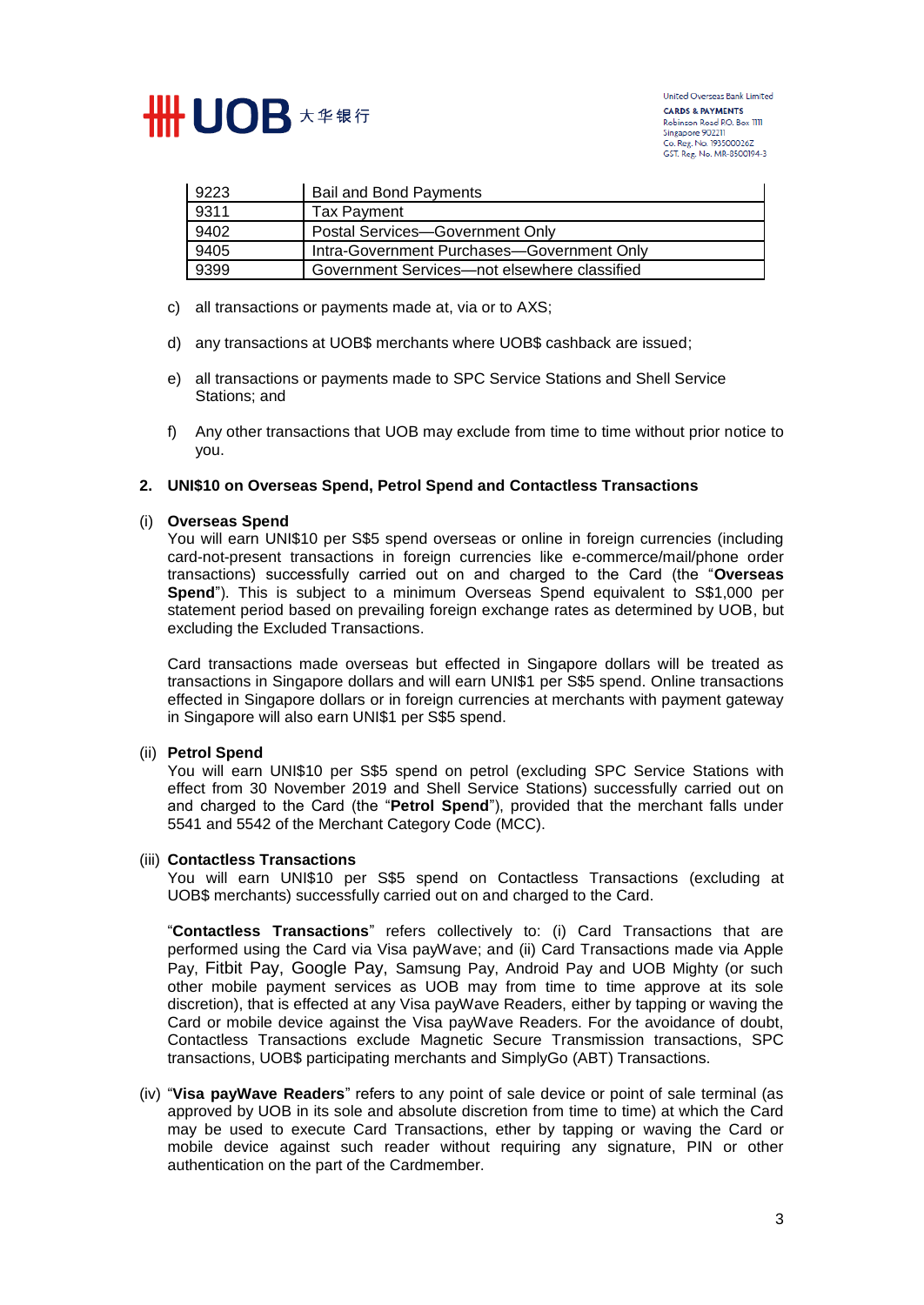

United Overseas Bank Limited **CARDS & PAYMENTS** Robinson Road P.O. Box IIII<br>Singapore 902211 Singapore 982211<br>Co. Reg. No. 193500026Z<br>GST. Reg. No. MR-8500194-3

Any usage of a Card at any Visa payWave Readers, if permitted by UOB, shall be subject to such terms and condition as UOB and Visa Worldwide Pte. Ltd. may agree from time to time.

The Card may be used to carry out any Contactless Transactions at all Visa payWave Readers and at such other readers or systems as UOB may from time to time approve. The first Contactless Transaction on a Card shall be subject to such activation and authentication procedures as UOB may in its sole and absolute discretion prescribe from time to time.

For the avoidance of doubt, Magnetic Secure Transmission transactions are excluded as it sends a magnetic signal from your device to the payment terminal's card reader to emulate swiping a physical card and is not considered a local Visa payWave transaction.

To earn UNI\$10 per S\$5 spend on Petrol Spend and/or Contactless Transactions, you are subject to a combined minimum spend of S\$1,000 in Singapore dollars, per statement period, but excluding the Excluded Transactions. SimplyGo (ABT) Transactions will be treated as transactions in Singapore dollars and count towards the minimum spend of S\$1,000 per statement period.

The combined awarding of UNI\$10 per S\$5 spend on Overseas Spend, Petrol Spend and Contactless Transactions is subject to a cap of UNI\$4,000, per statement period. The UNI\$10 consists of the basic UNI\$1 earned plus an additional of 9 bonus UNI\$. The bonus UNI\$ will be credited to you, the qualified principal Cardmember, in the following statement period. UOB will not be liable for any late transaction postings affecting your eligibility to qualify for the bonus UNI\$.

#### **3. Complimentary Travel Insurance**

You must charge the entire fare for travel on Public Conveyance (limited to air, land or water conveyance which is duly licensed for the regular transportation of fare-paying passengers but shall exclude any hired or rental car or any conveyance operated for the purpose of amusement or entertainment) in advance of the scheduled departure time to your Card to qualify for the complimentary travel insurance (the "Travel Insurance"). Wef 1 Jan 2021, you will be required to apply to activate your Travel Insurance coverage for your Card at least 5 working days before your trip. Click [here](https://forms.uob.com.sg/personal/cards/privileges/travelinsurance.html?adobe_mc=MCMID%3D59918771426954828132968777543919940345%7CMCORGID%3D116168F454E6DA2A0A4C98A6%2540AdobeOrg%7CTS%3D1609727368&i_cid=pfs:sg:owned:int:site:na:li:na:na:na-evergreen:direct:na&vid=none&_ga=2.149859509.2022350065.1609726322-1733735808.1586167204) to activate. Your Travel Insurance coverage has the following benefits:

#### (i) **Travel Personal Accident Insurance of up to S\$500,000**

- Covers accidental death or disablement whilst on public conveyance:
	- **S\$500,000 for you.**
- (ii) **Emergency Medical Assistance, Evacuation and Repatriation:**
	- Up to S\$50,000 for you.

The above information is not a contract of insurance. The specific terms, conditions and exclusions applicable to this Travel Insurance are set out in the Insurance Certificate and Agreement which is the operative document. The Insurance Certificate and Agreement will be issued to you upon acceptance of the policy. Click [here](https://www.uob.com.sg/assets/pdfs/certificate-of-insurance-group-2-opt-in.pdf?adobe_mc=MCMID%3D18216010561522620541829884814288273816%7CMCORGID%3D116168F454E6DA2A0A4C98A6%2540AdobeOrg%7CTS%3D1609122203&&vid=none&&ms=undefined) for the Insurance Certificate. Terms, conditions and exclusions apply. You should seek advice from a qualified advisor or call the insurance firm directly if in doubt.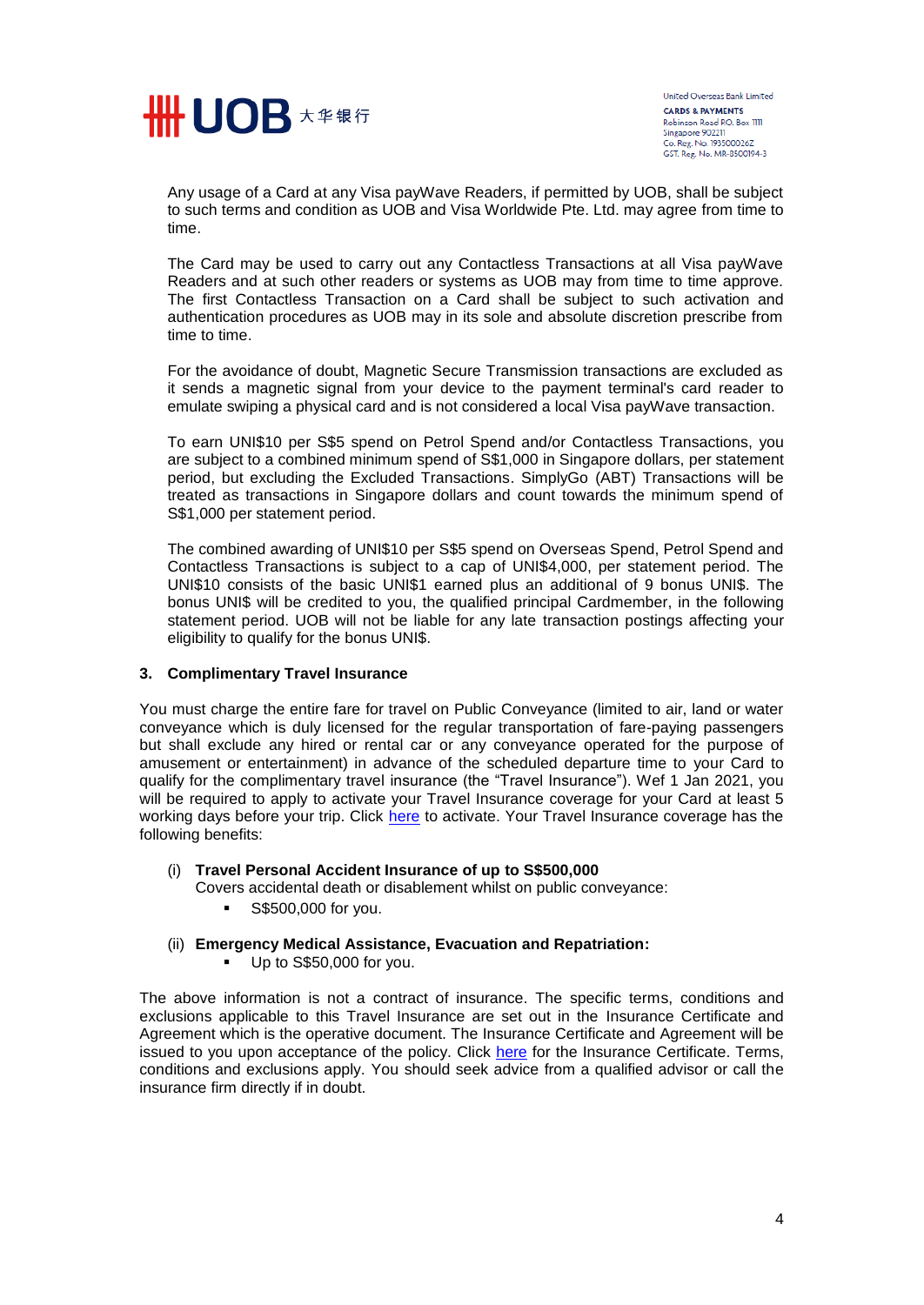# **SEND DE X # \$ 5**

# **4. General**

- (i) UOB reserves the right to substitute the UNI\$ with another gift of similar value at its sole discretion. In the event the UNI\$ awarded is in decimal points, the final UNI\$ awarded for each transaction will be rounded down to the nearest whole figure.
- (ii) You will be awarded with UOB\$ on transactions made at UOB\$ merchants.
- (iii) UNI\$ will not be awarded for Funds Transfers, cash advance, fees, interests or any other financial charges.
- (iv) Adjustments will be made to the UNI\$ if there is any unposted, voided, cancelled, disputed and/or reversed transactions including those arising from returned goods or services, billing disputes, or any other reason at the sole and absolute discretion of UOB.
- (v) Should your spending be deemed to be for commercial and/or non-personal purposes, UOB reserves the right to refuse to award any UNI\$ for such transactions. UOB reserves the right to cancel and void any UNI\$ awarded in your statement of account at any time if it deems that such UNI\$ was not earned from qualifying spend and you shall not be entitled to any compensation or payment whatsoever.
- (vi) For the avoidance of doubt, spending incurred by Supplementary Cardmember(s) shall accrue to the applicable Principal Cardmember(s) only unless otherwise stated.
- (vii) To earn UNI\$, your Card Account must be in good standing and cannot be cancelled for any reason. In the event that your Card Account is delinquent, voluntarily or involuntarily closed or terminated or suspended for any reasons whatsoever before the UNI\$ is awarded into such Card Account, such UNI\$ earned shall be forfeited and you shall not be entitled to any compensation or payment whatsoever.
- (viii) UOB shall not be responsible for (i) any failure or delay in the transmission of card transactions by Mastercard/Visa/Unionpay/JCB/CUP/American Express, acquiring merchants for the foregoing, merchant establishments, postal or telecommunication authorities or any other parties which may result in a transaction made by you being omitted for UNI\$; or (ii) any breakdown or malfunction in any computer system or equipment.
- (ix) UOB shall not be liable in any manner whatsoever for any loss, expenses, delays, mistake, neglect or omission in the transfer or transmission or posting of card transactions or the UNI\$.
- (x) UOB's decision on all matters relating to your Card Account shall be final, conclusive and binding and no payment or compensation will be given or paid by the Bank to any person. The Bank shall not be obliged to give any reason or enter into any correspondence with any person on any matter relating to its decision.
- (xi) UOB reserves the right, at its sole and absolute discretion and at any time and without giving prior notice or any reason, to vary, amend, add or delete any of these Terms without assuming any liability to any person. Should you continue to use the Card after the change takes effect, you shall be deemed to have accepted the change without reservation.
- (xii) These Terms supplement, are to be read together with and form an integral part of the UOB Cardmembers Agreement. Full terms and conditions of the UOB Cardmember Agreement and other UOB Rewards will apply and you agree to be bound by such terms and conditions upon receipt or acceptance of or signing on or use of the Cards. Please